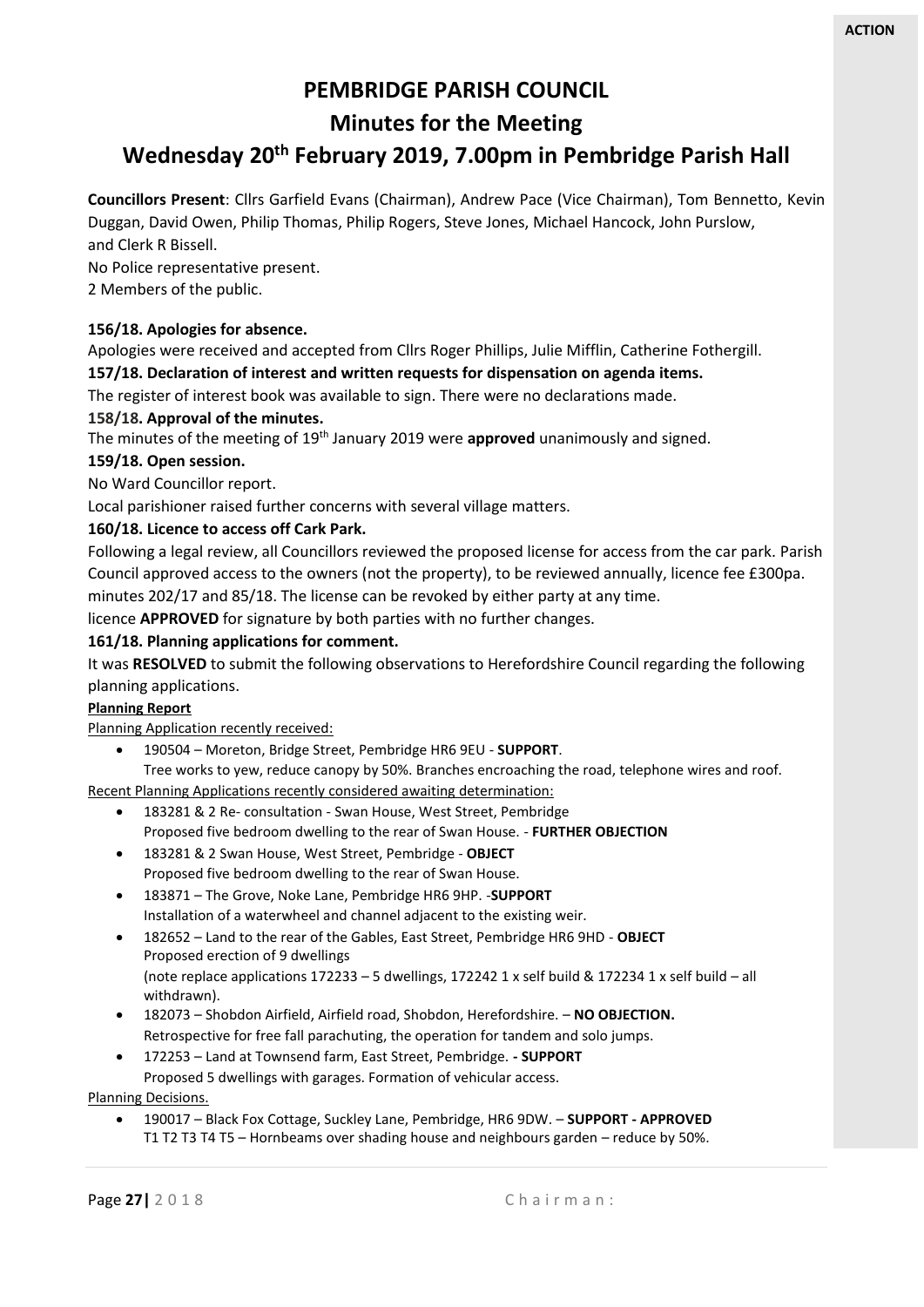- 182823 The Garage, West Street, Pembridge HR6 9DX. **SUPPORT - WITHDRAWN** Demolition of existing former garage building and erection of a pair of semi-detached dwellings.
- 182781 The Garden, Bearwood, Pembridge. HR6 9EF. -**SUPPORT -APPROVED** Proposed retention of Mobile Home.
- 183945 Land to the north of Court Farm, Lower Broxwood, Pembridge.- **OBJECT - WITHDRAWN** Proposed general purpose agricultural building.

#### **162/18. Neighbourhood Development Plan Update.**

Cllr Pace reported the Pembridge Neighbourhood development plan is awaiting referendum on  $28<sup>th</sup>$ February 2019. A successful 'YES' vote, means the plan will be adopted by Herefordshire Council as statutory planning policy.

**163/18. Neighbourhood Development Plan Weobley Regulation 14.**

No Comment.

## **164/18. Neighbourhood Development Plan Lyonshall Regulation 14.**

No Comment.

#### **165/18. Neighbourhood Development Plan Dilwyn Rgeulation 14.**

No Comment.

#### **166/18. Finance Report and approve payments.**

#### **Financial Report**

Bank reconciliations completed using VT cashbook for January 2019.

Balances at end January 2019:

| <b>Current Account:</b>    |                         | £33439.20                           |
|----------------------------|-------------------------|-------------------------------------|
| <b>Tracker Account:</b>    |                         | £ 5959.06 (includes £2.97 interest) |
| National Savings Account:  |                         | £11925.98                           |
| Income since last meeting: |                         |                                     |
| Magazine advertising       | - Kingspan              | £ 500.00                            |
|                            | <b>Other Advertiser</b> | 41.66                               |
| NS&I annual interest       |                         | 85.87                               |

#### Requests for payment: - **ALL APPROVED.**

Toilet Cleaner, Clerk's salary & HMRC for February 2019 as previously agreed by Parish Council NEST pension contribution as per agreed payment schedule.

| Groundwork UK      | NPG 10257 - underspend | 292.50 |        |
|--------------------|------------------------|--------|--------|
| West Mercia Energy | Dec Elec toilet block  | 18.53  | $+VAT$ |
| Clean My           | Toilet rolls           | 48.72  | $+VAT$ |
| Richard Mills      | Ditch Works            | 617.50 | $+VAT$ |

#### **167/18. Clerks report.**

- Public meeting organisation, preparation, attendance and minutes.
- Preparation for NDP referendum, Posters and Notice of referendum have been published.
- Clock service arranged for February.
- Expression of interest form completed for Balfour Beatty Lengthsman scheme 2019/20.
- Yellow Zig Zag lines have been painted at the school entrance.

*All other items are being dealt with and are ongoing.*

#### **168/18. Management at turnpike travellers' site.**

Clerk A letter of complaint regarding site management and concerns going forward had previously been circulated to all councillors. It was **AGREED** to send to the letter to Herefordshire Council. *Clerk to forward* **169/18. Mowing contract 2019.**

Councillors reviewed tenders received and **AGREED** to appoint James Ross as the mowing contractor for 2019. It is hoped the Bonfire committee volunteers to continue millennium meadow mowing between cuts. *Clerk to advise all interested contractors and prepare new contract for signature.*

Clerk